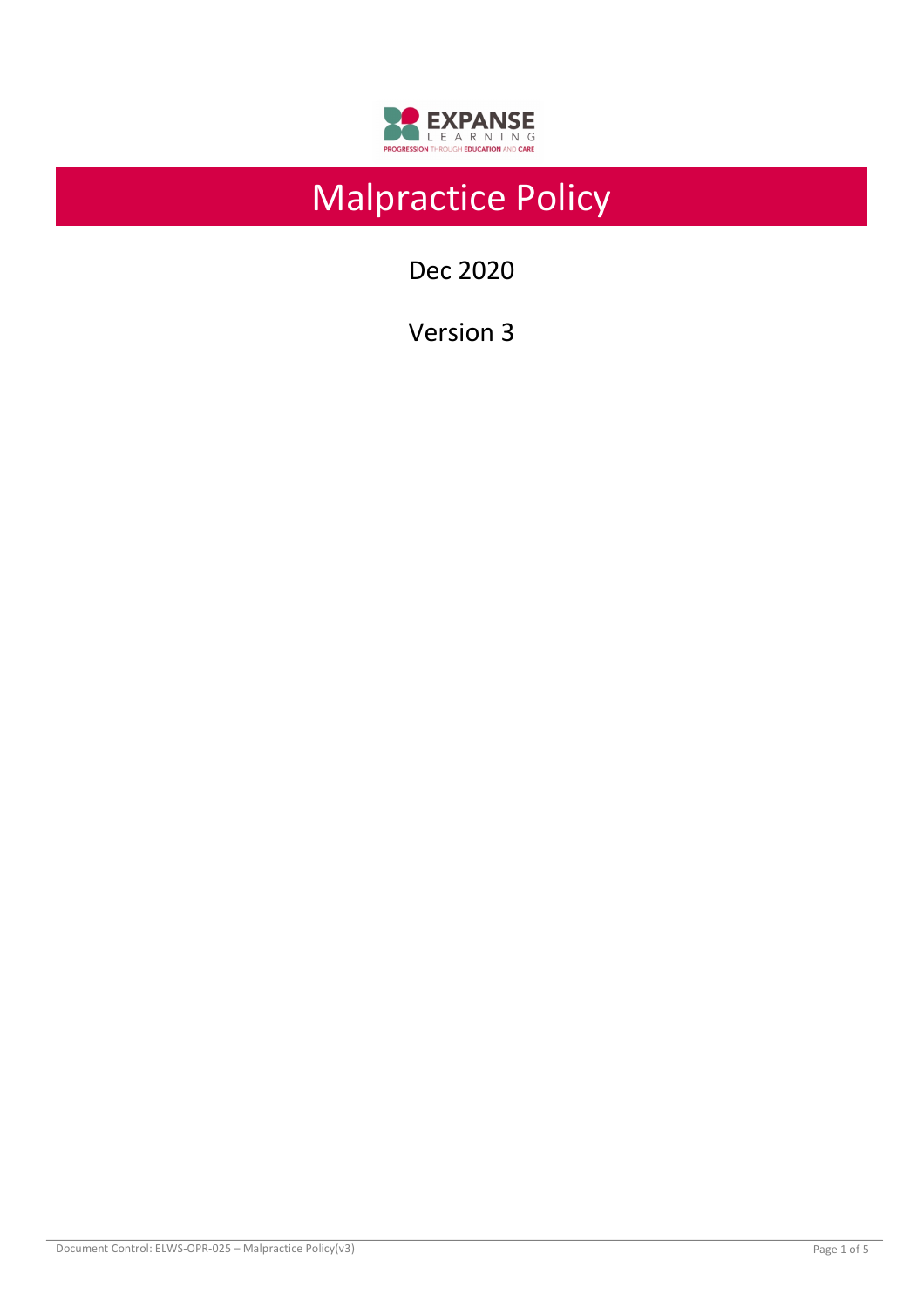## **1. Scope**

This policy applies to all staff at Expanse Learning Wigan School (Hereafter referred to as the School).

#### Malpractice in Procedure

#### **Expanse Learning Wigan School Malpractice**

## *This policy should be read in conjunction with other related policies including:*

- o *Expanse Learning Wigan School's Examinations Policy*
- o *Expanse Learning Wigan School's Controlled Assessment Policy*
- o *JCQ's Suspected Malpractice in Examinations and Assessments Policy*

#### *and the appropriate Malpractice Forms submitted as appropriate and within any timescales contained therein.*

Expanse Learning Wigan School treats all cases of suspected malpractice very seriously and will investigate all suspected and reported incidents of possible malpractice. The purpose of this Policy *[and Procedure]* is to set out how allegations of malpractice in relation to all qualifications are dealt with. The scope of the policy is to provide:

- o A definition of malpractice
- o Examples of student and School malpractice and maladministration
- o Possible sanctions that may be imposed in cases of malpractice

The term 'malpractice' in this policy is used for both malpractice and maladministration.

## **2. Introduction**

For the purpose of this document 'malpractice' is defined as:

 $\circ$  Any act, or failure to act, that threatens or compromises the integrity of the assessment process or the validity of qualifications and their certification. This includes: maladministration and the failure to maintain appropriate records or systems; the deliberate falsification of records or documents for any reason connected to the award of qualifications; acts of plagiarism or other academic misconduct; and/or actions that compromise the reputation or authority of Expanse Learning Wigan School, its officers and employees.

Expanse Learning Wigan School will report all relevant cases of suspected malpractice to Awarding Bodies, accepting that in certain circumstances Awarding Bodies may take action of its own, including imposing sanctions.

## **3. Malpractice by students**

Some examples of student malpractice are described below. These examples are not exhaustive and all incidents of suspected malpractice, whether or not described below, will be fully investigated, where there are sufficient grounds to do so:

- o Obtaining examination or assessment material without authorisation.
- o Arranging for an individual other than the student to sit an assessment or to submit an assignment not undertaken by the student.
- o Impersonating another student to sit an assessment or to submit an assignment on their behalf.
- $\circ$  Collaborating with another student or individual, by any means, to complete a coursework assignment or assessment, unless it has been clearly stated that such collaboration is permitted.
- o Damaging another student's work.
- o Inclusion of inappropriate or offensive material in controlled assessment scripts.
- o Failure to comply with published awarding bodies' examination regulations.
- o Disruptive behaviour or unacceptable conduct, including the use of offensive language, at the school or other linked assessment venue (including aggressive or offensive language or behaviour).
- o Producing, using or allowing the use of forged or falsified documentation, including but not limited to:
	- Personal identification;
	- § Supporting evidence provided for reasonable adjustment or special consideration applications;
	- Awarding bodies results documentation, including certificates.
- o Falsely obtaining, by any means, an awarding bodies' certificate.
- o Misrepresentation or plagiarism.
- o Fraudulent claims for special consideration while studying.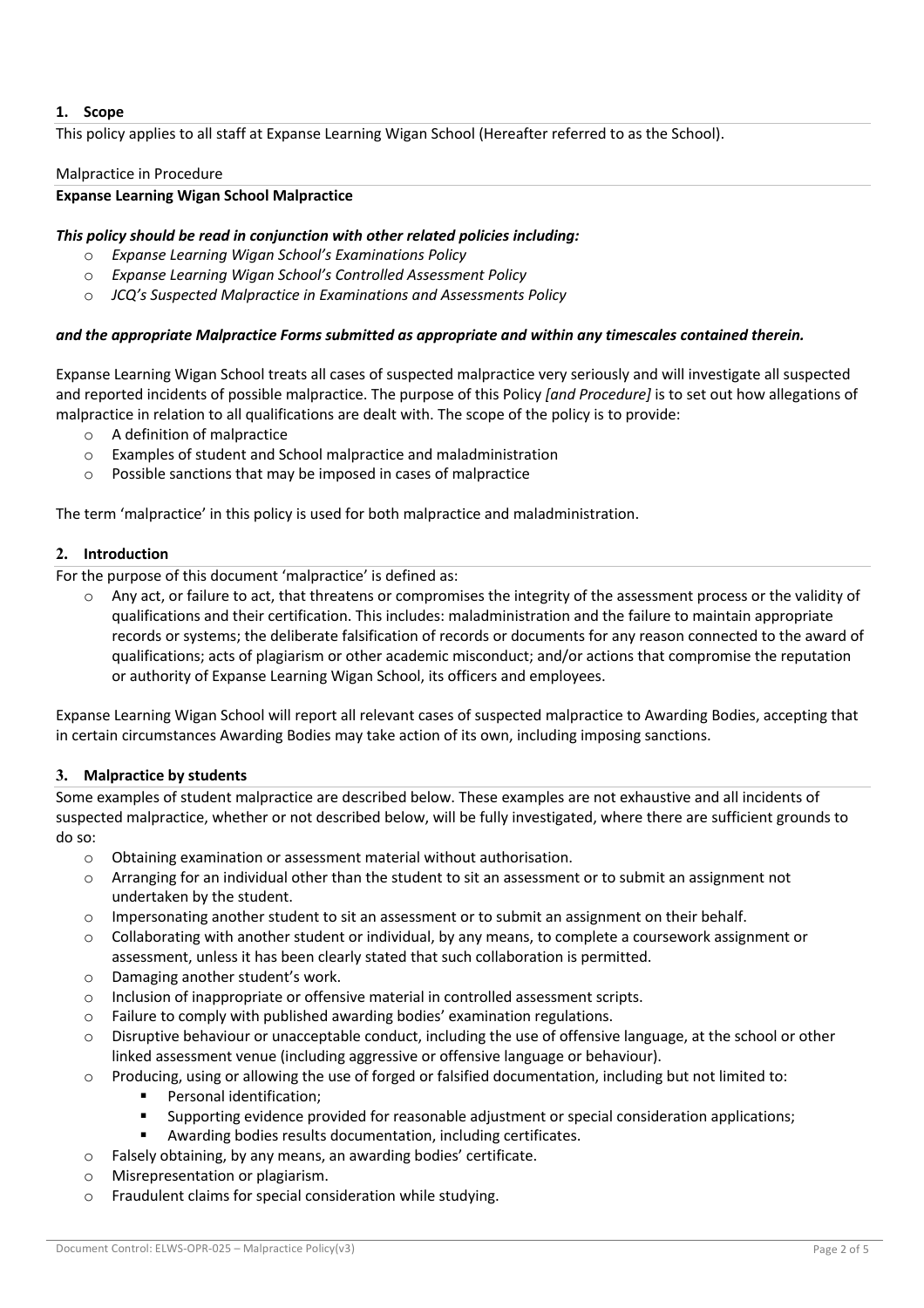- $\circ$  Possession of any materials not permitted in the assessment room, regardless of whether or not they are relevant to the assessment, or whether or not the student refers to them during the assessment process, for example notes, blank paper, electronic devices including mobile phones, smart watches, personal organisers, books, dictionaries / calculators (when prohibited).
- o Communicating in any form, for example verbally or electronically, with other students in the assessment room when it is prohibited.
- $\circ$  Copying the work of another student or knowingly allowing another student to copy from their own work.
- $\circ$  Failure to comply with instructions given by the assessment invigilator, including but not limited to:
	- working beyond the allocated time;
	- refusing to hand in assessment script / paper when requested
	- not adhering to warnings relating to conduct during the assessment.

## **3. Malpractice by Expanse Learning Wigan School's employees and stakeholders**

Examples of malpractice by, teachers, tutors and other officers, (*including, where the centre is also an examination centre, invigilators and examination administrators*) are listed below. These examples are not exhaustive and all incidents of suspected malpractice, whether or not described below, will be fully investigated, where there are sufficient grounds to do so:

- o Failure to adhere to the relevant awarding bodies' regulations and procedures, including those relating to centre approval, security undertaking and monitoring requirements as set out by awarding bodies.
- o Knowingly allowing an individual to impersonate a student.
- $\circ$  Allowing a student to copy another student's assignment work or allowing a student to let their own work be copied.
- o Allowing students to work collaboratively during an assessment, unless specified in the assignment brief
- $\circ$  Completing an assessed assignment for a student or providing them with assistance beyond that 'normally' expected.
- o Damaging a student's work.
- $\circ$  Disruptive behaviour or unacceptable conduct, including the use of offensive language (including aggressive or offensive language or behaviour).
- o Allowing disruptive behaviour or unacceptable conduct at the centre to go unchallenged, for example, aggressive or offensive language or behaviour.
- $\circ$  Divulging any information relating to student performance and / or results to anyone other than the student.
- $\circ$  Producing, using or allowing the use of forged or falsified documentation, including but not limited to:
	- Personal identification
	- § Supporting evidence provided for reasonable adjustment or special consideration applications; and
	- Awarding Bodies results documentation, including certificates.
	- Falsely obtaining by any means an awarding body certificate.
	- **■** Failing to report a suspected case of student malpractice, including plagiarism, to awarding bodies.
	- Moving the time or date of a fixed examination.
	- **•** Failure to keep examination question papers, examination scripts or other assessment materials secure, before during or after an examination.
	- § Allowing a student to possess and / or use material or electronic devices that are not permitted in the examination room.
	- Allowing students to communicate by any means during an examination in breach of regulations. 3.1.17. Allowing a student to work beyond the allotted examination time.
	- Leaving students unsupervised during an examination.
	- Assisting or prompting candidates with the production of answers.

## **4. Possible malpractice sanctions**

Following an investigation, if a case of malpractice is upheld, Expanse Learning Wigan School may impose sanctions or other penalties on the individual(s) concerned. Where relevant we will report the matter to awarding bodies and awarding bodies may impose one or more sanctions upon the individual(s) concerned. Any sanctions imposed will reflect the seriousness of the malpractice that has occurred.

Listed below are examples of sanctions that may be applied to a student, or to a teacher, tutor, invigilator or other officer who has had a case of malpractice upheld against them. Please note that:

- $\circ$  This list is not exhaustive and other sanctions may be applied on a case-by-case basis.
- o Where the malpractice affects examination performance, awarding bodies may impose sanctions of its own.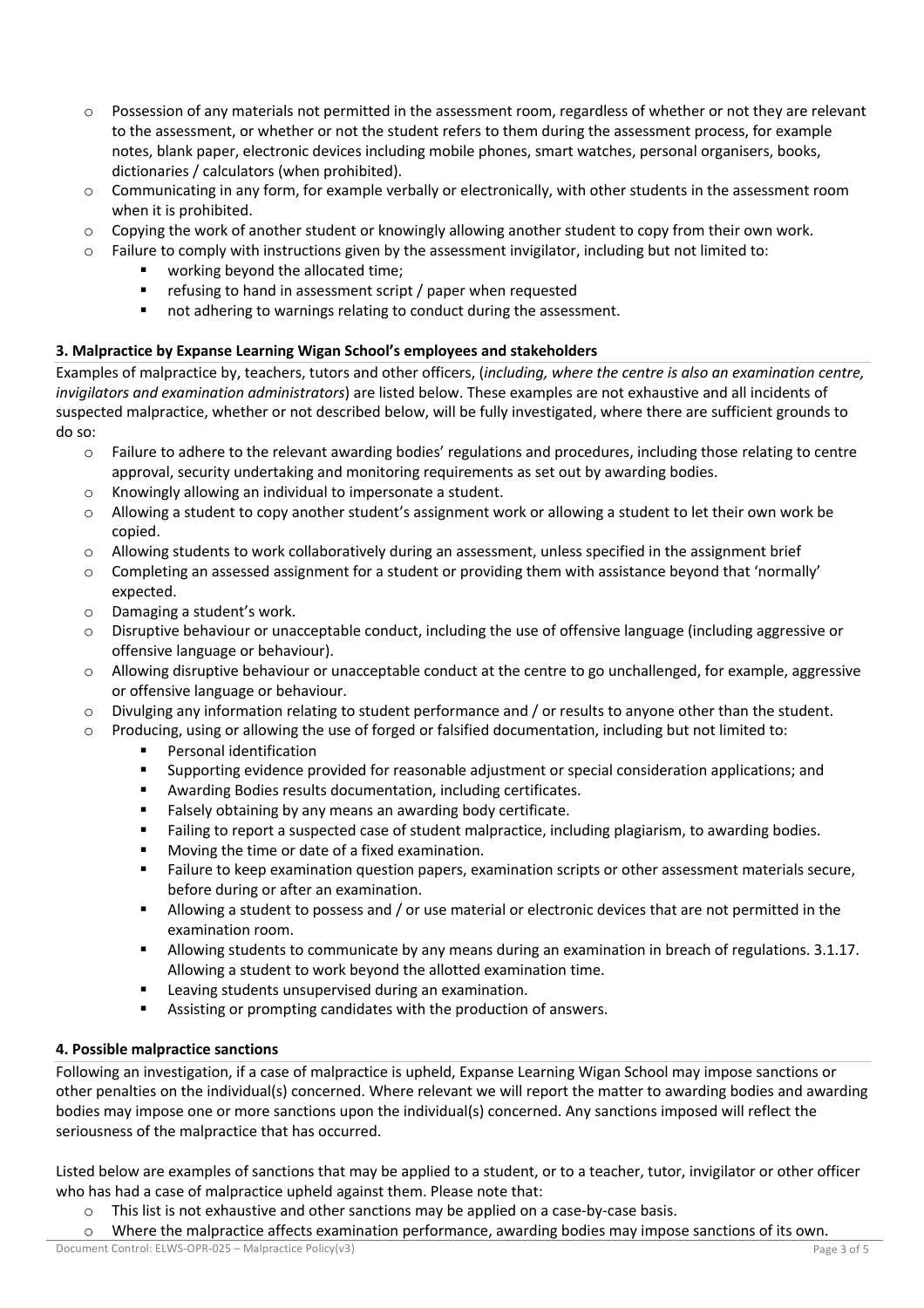## **Possible centre sanctions that may be applied to students:**

- o A written warning about future conduct.
- o Notification to an employer, regulator or the police.
- o Removal from the course.

#### **Possible sanctions that may be applied to teachers, tutors invigilators, and other officers:**

- o A written warning about future conduct.
- $\circ$  Imposition of special conditions for the future involvement of the individual(s) in the conduct, teaching, supervision or administration of students and/or examinations
- o Informing any other organisation known to employ the individual in relation to awarding body courses or examinations of the outcome of the case
- $\circ$  Expanse Learning Wigan School may carry out unannounced monitoring of the working practices of the individual(s) concerned.
- o Dismissal.

#### **Procedure**

#### **5. Reporting a suspected case of malpractice**

This process applies to, teachers, invigilators students and other centre staff, and to any reporting of malpractice by a third party or individual who wishes to remain anonymous.

Any case of suspected malpractice should be reported in the first instance to the Exams Officer.

A written report should then be sent to the person identified in 5.2, clearly identifying the factual information, including statements from other individuals involved and / or affected, any evidence obtained, and the actions that have been taken in relation to the incident.

Suspected malpractice must be reported as soon as possible to the person identified in 5.2, and at the latest within two working days from its discovery. Where the suspected malpractice has taken place in an examination, the incident be reported urgently and the appropriate steps taken as specified by awarding bodies.

Wherever possible, and provided other students are not disrupted by doing so, a student suspected of malpractice should be warned immediately that their actions may constitute malpractice, and that a report will be made to the centre.

In cases of suspected malpractice by Expanse Learning Wigan School teachers, invigilators and other officers, and any reporting of malpractice by a third party or individual who wishes to remain anonymous, the report made to the person in 5.2 it should include as much information as possible, including the following:

- o The date time and place the alleged malpractice took place, if known. b) The name of the teacher, invigilator or other person(s) involved
- o A description of the suspected malpractice
- o Any available supporting evidence.

In cases of suspected malpractice reported by a third party, or an individual who wishes to remain anonymous, Expanse Learning Wigan School will take all reasonable steps to authenticate the reported information and to investigate the alleged malpractice.

## **6. Administering suspected cases of malpractice**

Expanse Learning Wigan School will investigate each case of suspected or reported malpractice relating to Awarding Body qualifications, to ascertain whether malpractice has occurred. The investigation will aim to establish the full facts and circumstances. We will promptly take all reasonable steps to prevent any adverse effect that may arise as a result of the malpractice, or to mitigate any adverse effect, as far as possible, and to correct it to make sure that any action necessary to maintain the integrity of awarding bodies qualifications and reputation is taken.

Expanse Learning Wigan School will acknowledge all reports of suspected malpractice within five working days. All of the parties involved in the case will then be contacted within 10 working days of receipt of the report detailing the suspected malpractice. We may also contact other individuals who may be able to provide evidence relevant to the case.